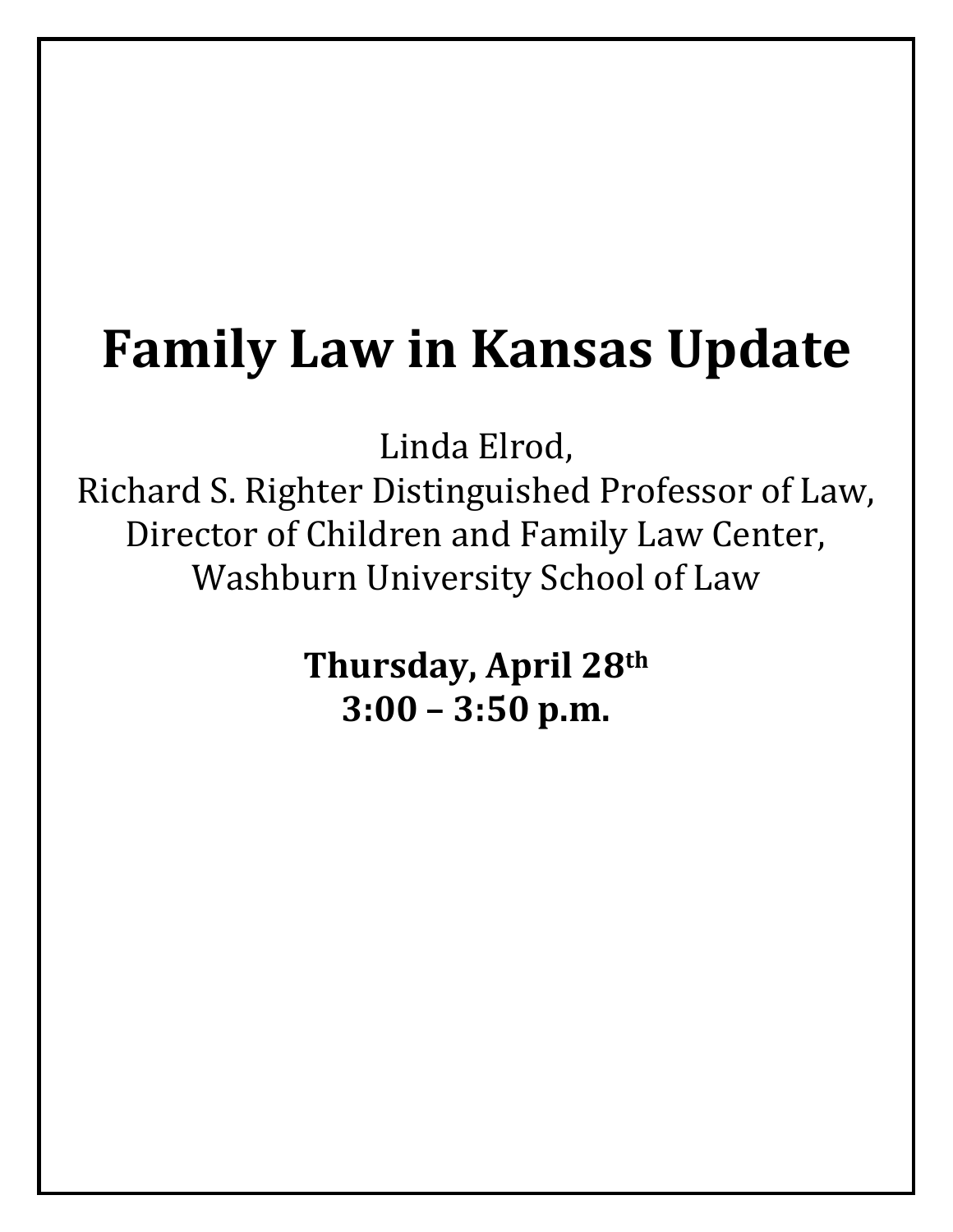## **FAMILY LAW UPDATE: ATTORNEYS, PARENTAGE, AND MISCELLANEOUS**

by

Linda D. Elrod Richard S. Righter Distinguished Professor of Law Director, Children and Family Law Center for Ellis County Bar Association April 28, 2022

## **I. Attorneys and Family Law**

## **A. Adoption**

1. Consent of unwed fathers

K.S.A. 59-2136(h)(1)(D) provides reasons to dispense with a parent's consent to adoption. The mother gave birth claiming she did not know she was pregnant. Unwed father certainly did not know. When notified for consent, he immediately filed a paternity action in Shawnee County. The attorney for adoptive parents, Kenney, filed for adoption in Wyandotte claiming the father's rights could be terminated because the father had not assumed the duties of a parent. After two years of litigation, the Kansas Supreme Court reversed the adoption and ordered that father was entitled to his child. To use failure to support, the father must know there is a pregnancy. *In re Adoption of C.L*., 308 Kan. 1268, 427 P.3d 951 (2018).

2. Termination of parental rights

The baby was born on September 19, 2018. After the mother consented to the adoption and relinquished the child, the adoptive parents filed to terminate the mother and two possible fathers' parental rights. The natural father argued that he supported the mother during her last six months of pregnancy but the evidence showed otherwise and father suffered from drug addiction. The court of appeals affirmed the district court's termination of his rights. The Kansas Supreme Court found that father failed to preserve the issue of the constitutionality of K.S.A. 59- 2136(h)(1)(D) for appeal. The evidence showed the father failed to provide adequate support to the mother six months before birth and the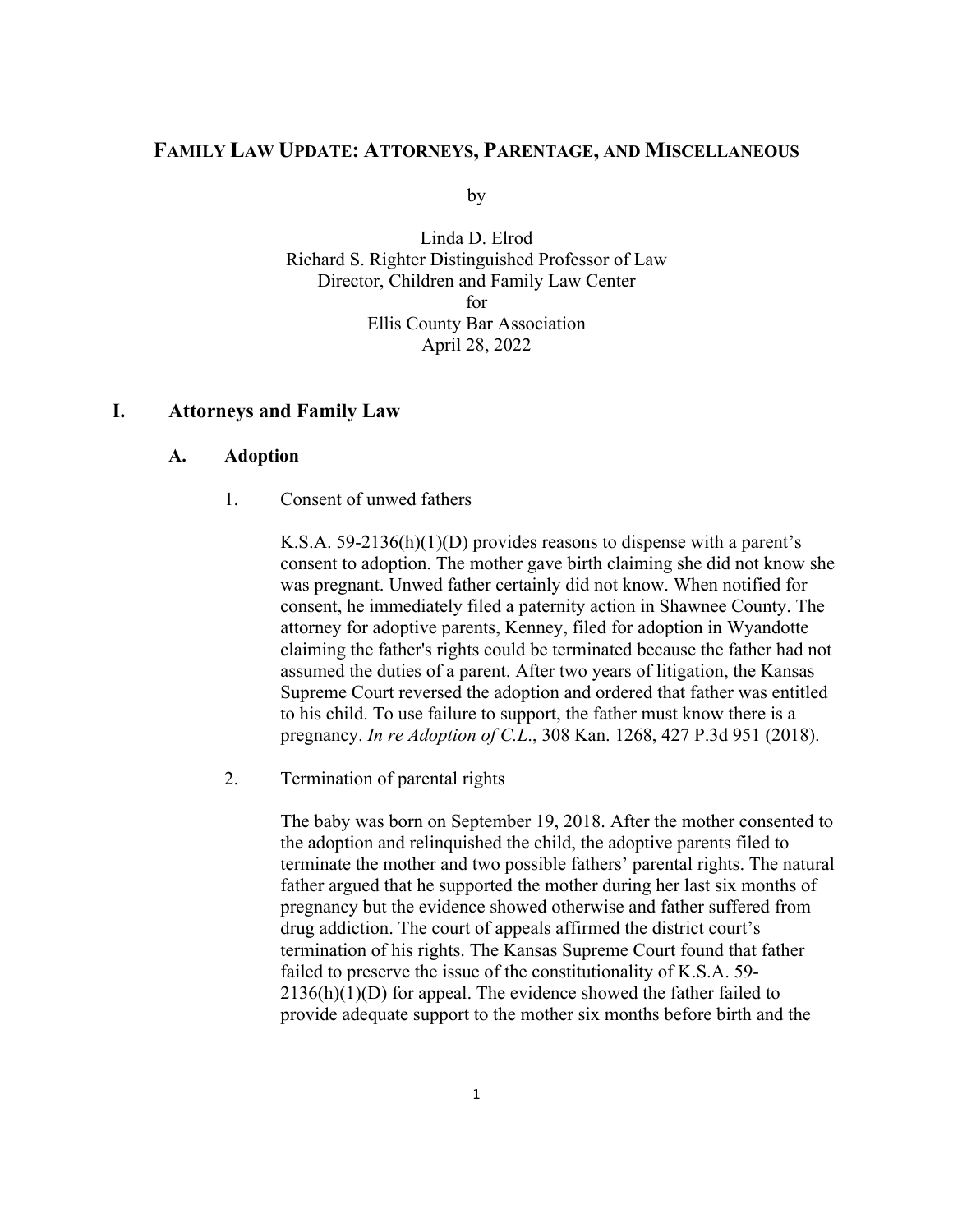court affirmed termination. *In re Adoption of Baby Girl G.,* 311 Kan. 798, 466 P.3d 1207 (2020).

#### 3. A Verified Petition Must Be True

Kenney, the attorney in *C.L*. *supra*, was disbarred for false allegations under oath. *In re* Kenney, 313 Kan. 785, 490 P.3d 1194 (2021). The 28 page opinion includes this language:

> The respondent's admitted pattern of conduct in these cases is egregious. He knowingly made false statements to a court with the intent to circumvent a father's constitutional rights to parent his own child and to obtain a fraudulent termination of that father's parental rights. In so doing, he "won" adoptions of the children for his clients which a significant time later had to be overturned due to the respondent's fraud. In effect, respondent used the legal process to traffic children. It is not hyperbole to put the matter this starkly, and we can think of no breach of trust more significant or damaging than this. Our legal system depends on the highest standards of professionalism, integrity, truthfulness, and trustworthiness of our lawyers. Without this, we cannot be said to have a system of law, only a corrupt game of power and manipulation with a façade of lawfulness. A lawyer cannot come back from a breach of trust so grave. The confidence of the public and the sanctity of the rule of law can only be protected and preserved by meting out the most serious sanction available to us— disbarment. Disbarment is the appropriate sanction when "a lawyer, with the intent to deceive the court, makes a false statement . . . and causes serious or potentially serious injury to a party, or causes a significant or potentially significant adverse effect on the legal proceeding." ABA Standards for Imposing Lawyer Sanctions, § 6.11 (1992).

> The harm respondent caused can hardly be understated—to his own clients (who were forced to suffer the heartbreaking judicial reversal of the adoptions of their children); to the fathers (who lost years of crucial parenting time with their children); to the children (who doubtless will suffer early childhood trauma which may reverberate through their lives); and to the people of Kansas whose confidence in our legal system's ability to arrive at just and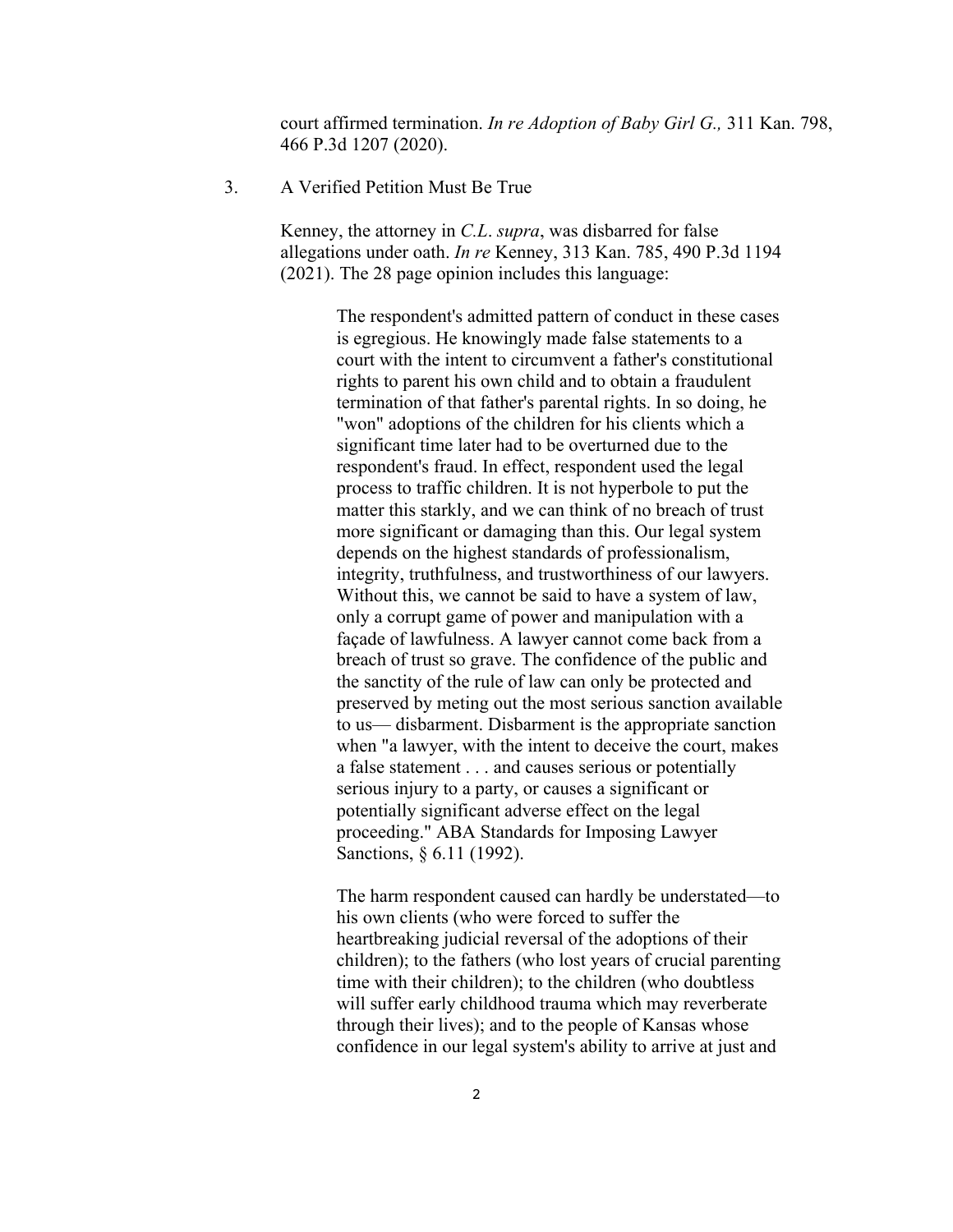suitable resolutions to such disputes is seriously undermined by such misconduct.

## **B. What is a Reasonable Fee?**

A father's refusal to pay his share of uninsured medical expenses and the resulting litigation also involved an appeal. The court found that since the district court had authority to grant attorney fees, it had the authority to award attorney fees for services on appeal. The mother's motion for fees specified that her attorney (Joe Booth) and his paralegal spent 42.1 hours working on the appeal. The attorney billed at an hourly rate of \$400 and the paralegal billed at an hourly rate of \$150. *The motion was appropriately itemized and documented*. \* \* \* the equities related to the "the nature of the issues before this court" weighed in favor of awarding the mother appellate attorney fees because of the father's failure to reimburse her for his share of the children's reasonable and necessary, but uninsured, medical expenses. The court noted that "*rather than accept the district court's ruling and expeditiously reimburse Kathryn as ordered, which would have been in the best interests of both parties, he prolonged the litigation by taking this appeal."* Based on the court's decision that the father failed to properly reimburse mother for his share of the uninsured medical expenses, justice and equity compel us to conclude that he was responsible for the costs incurred by Kathryn in defending the appeal. *In re* Marriage of Lask, No. 122,147, 2020 WL 5849366 (Kan. Ct. App. Oct. 02, 2020) (unpublished). The court evaluated the reasonableness of the fee by looking at the factors in the Kansas Model Rules of Conduct 1.5(a):

- a. *The time and labor required, the novelty and difficulty of the questions involved, and the skill requisite to perform the legal service properly* Appellate counsel was hired based on his experience as an appellate attorney practicing solely in the area of family law. Appellate counsel was not the attorney who tried the matter before the district court. This meant appellate counsel was required at the outset to spend time reviewing the record, briefs, and motions filed with the district court. After getting up to speed with the case, appellate counsel's billing records reflect that he reviewed father's 38-page brief, conducted research, drafted mother's 35 page response brief, reviewed father's 14-page reply brief, and then prepared for and participated in oral argument.
- b. *The likelihood, if apparent to the client, that the acceptance of the particular employment will preclude other employment by the lawyer* Appellate counsel stated his practice is full time, and he regularly must turn away business because of scheduling.
- c. *The fee customarily charged in the locality for similar legal services*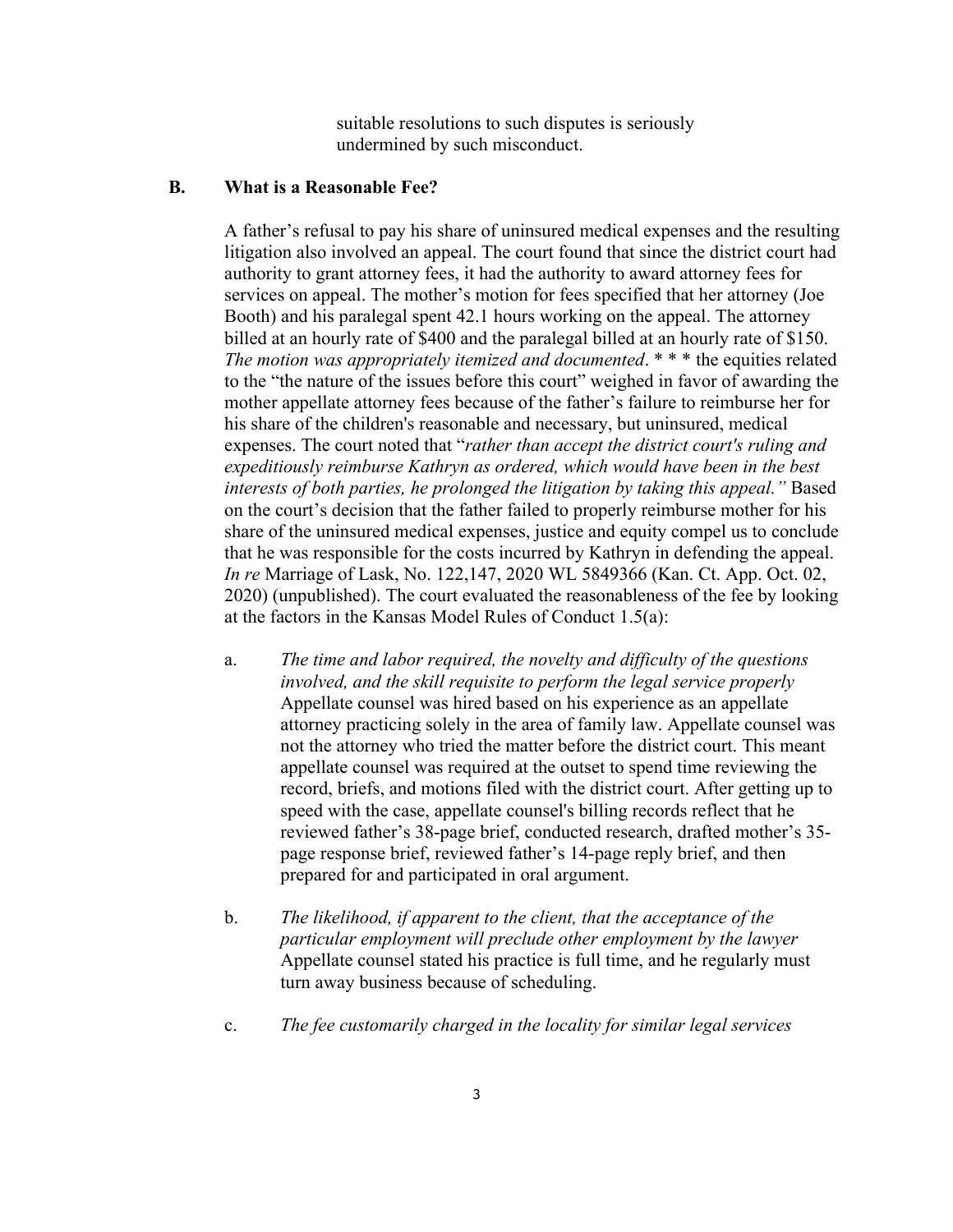Appellate counsel stated his fee is customarily \$400 per hour with \$150 an hour for his paralegal's time and both are similar to those charged by attorneys focusing on family law issues in the Johnson County Court and nearby areas.

## d. *The amount involved and the results obtained*

Father sought to be relieved from a judgment in excess of \$96,299.92 as well as some undesignated amount in refund of child support he already paid. Mother was the prevailing party on all claims.

#### e. *The time limitations imposed by the client or by the circumstances*

The circumstances required appellate counsel to file mothers' brief within 30 days after receiving father's brief. Appellate counsel stated he filed a timely response brief and did not request additional time to do so because a delay would have been costly to his client.

## f. *The nature and length of the professional relationship with the client*

Appellate counsel was retained for the appeal and did not represent the mother in proceedings before the district court.

## g. *The experience, reputation, and ability of the attorney performing the services*

Appellate counsel states he has a practice that includes a significant amount of appellate work in Kansas, as well as other jurisdictions, and has focused primarily on family law issues since 1998. Appellate counsel further states that many of the appeals are filed under his name but that he does act as a consultant and assistant in drafting appellate briefs that are filed under the names of other attorneys. Appellate counsel was the liaison between the American Bar Association and the Uniform Law Commission (formerly NCCUSL) to the drafting of the Uniform Interstate Family Support Act (2001 and 2008 versions). Counsel is the co-chair of the ABA Family Law Section Publications Board and sits on the ABA Family Law Section Counsel. He also is a Fellow in the American Academy of Matrimonial Lawyers, a Fellow of the International Academy of Family Lawyers, has served in the past as a judge pro tem for the Johnson County District Court, and teaches family law issues as an Adjunct Professor for Washburn University School of Law.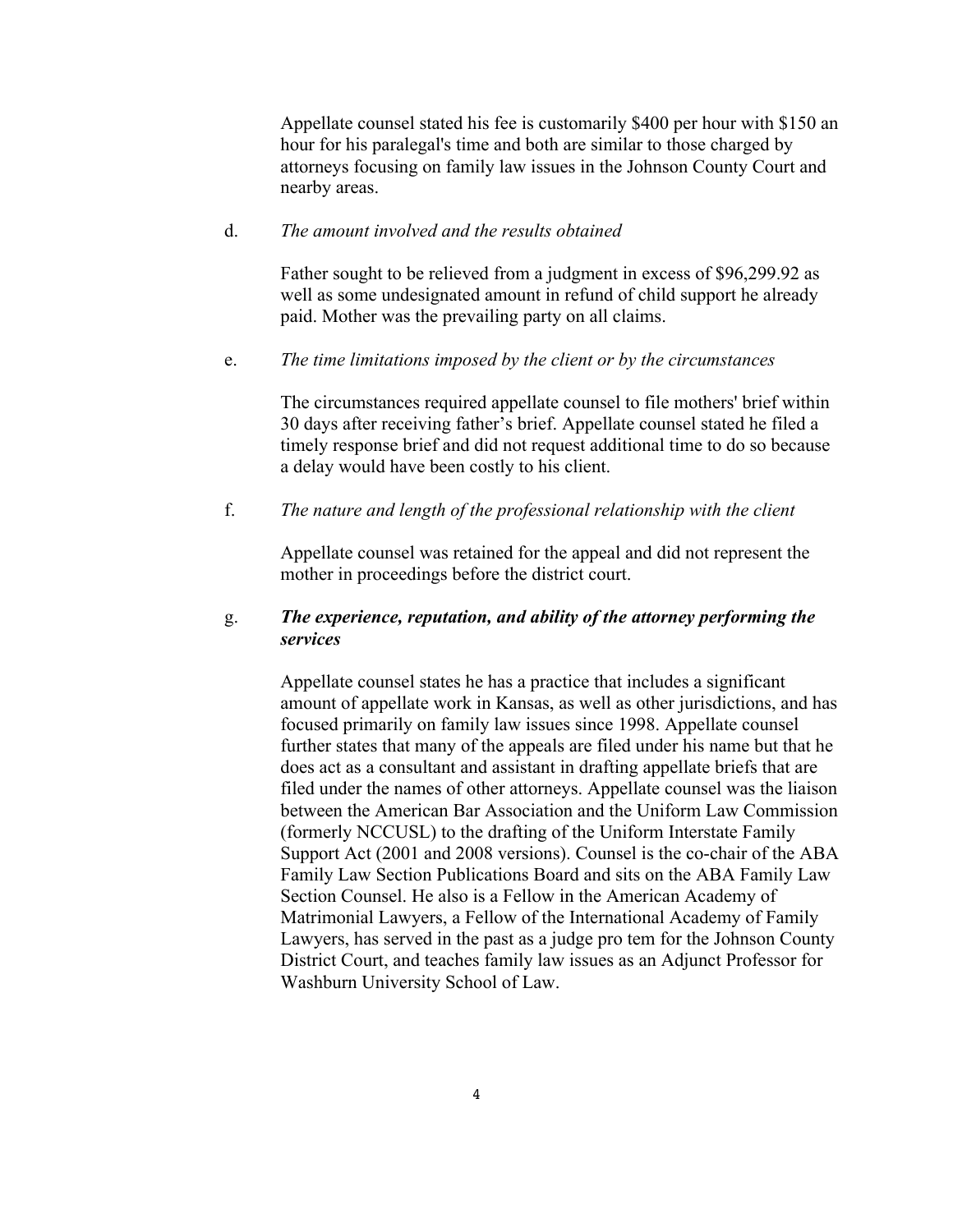#### h. *Whether the fee is fixed or contingent*

Fees were hourly and appellate counsel charged \$400 per hour for the time spent on this appeal and \$150 an hour for his paralegal's time.

The court evaluated the factors and found the \$15,840 requested by former wife for appellate attorney fees was a reasonable sum.

## **C. Sanctions for Incivility - Inherent Power of Court**

Civility has been on the wane in some areas. An interesting unpublished case found a trial court has broad inherent power to fashion remedies and impose sanctions when "reasonably necessary for the administration of justice, provided these powers in no way contravene or are inconsistent with substantive statutory law." Even if the district court lacked authority under K.S.A. 60-211 to sanction for an abusive unfiled paper, the court had inherent authority to do so. The case involved a long-standing contentious child custody dispute. Conciliation and case management had failed. The father and his attorney had exhibited particularly egregious conduct. The father repeatedly filed baseless accusations and derogatory statements against the Washburn Law Clinic, the GAL, a former case manager, the court trustee, and the court's administrative assistant - basically anyone who disagreed with him. The guardian ad litem filed an emergency motion to move the case to CINC court and submitted a report which the attorneys could read. Shawnee County District Court Rule 3.407(4) prohibits attorneys from giving copies of, or allowing them to read, investigative reports in domestic cases. The father's attorney allowed him to read it. The mother filed for sanctions under Rule 3.407 and K.S.A. 60-211. While the court did not find the lawyer in contempt, it did impose a sanction of \$2500 as a deterrent to future conduct and a requirement that the lawyer pay for and attend six hours of CLE on civility. The Court of Appeals upheld the sanction*. Mboumi v. Horton*, No. 123,546, 2022 WL 263112 (Kan. App., Jan. 28, 2022).

### **D. Malicious Prosecution**

Client tells lawyer she thinks she is married – long term cohabitation. Lawyer Walker filed a petition for divorce on September 15, 2016, on client Tanking's behalf in Johnson County. The petition alleged the existence of a common-law marriage between Tanking and Budd, requested a dissolution and division of the marital assets, and asserted an alternative claim for equitable division of the assets based upon *Eaton v. Johnston*, 235 Kan. 323, 681 P.2d 606 (1984). Walker testified he believed that if the district court did not find a common-law marriage, it would then follow *Eaton* and equitably divide the jointly owned property. Budd, the male cohabitant. filed in Wyandotte county for declaratory judgment that no marriage existed. Judge agreed. Budd then brought malicious prosecution action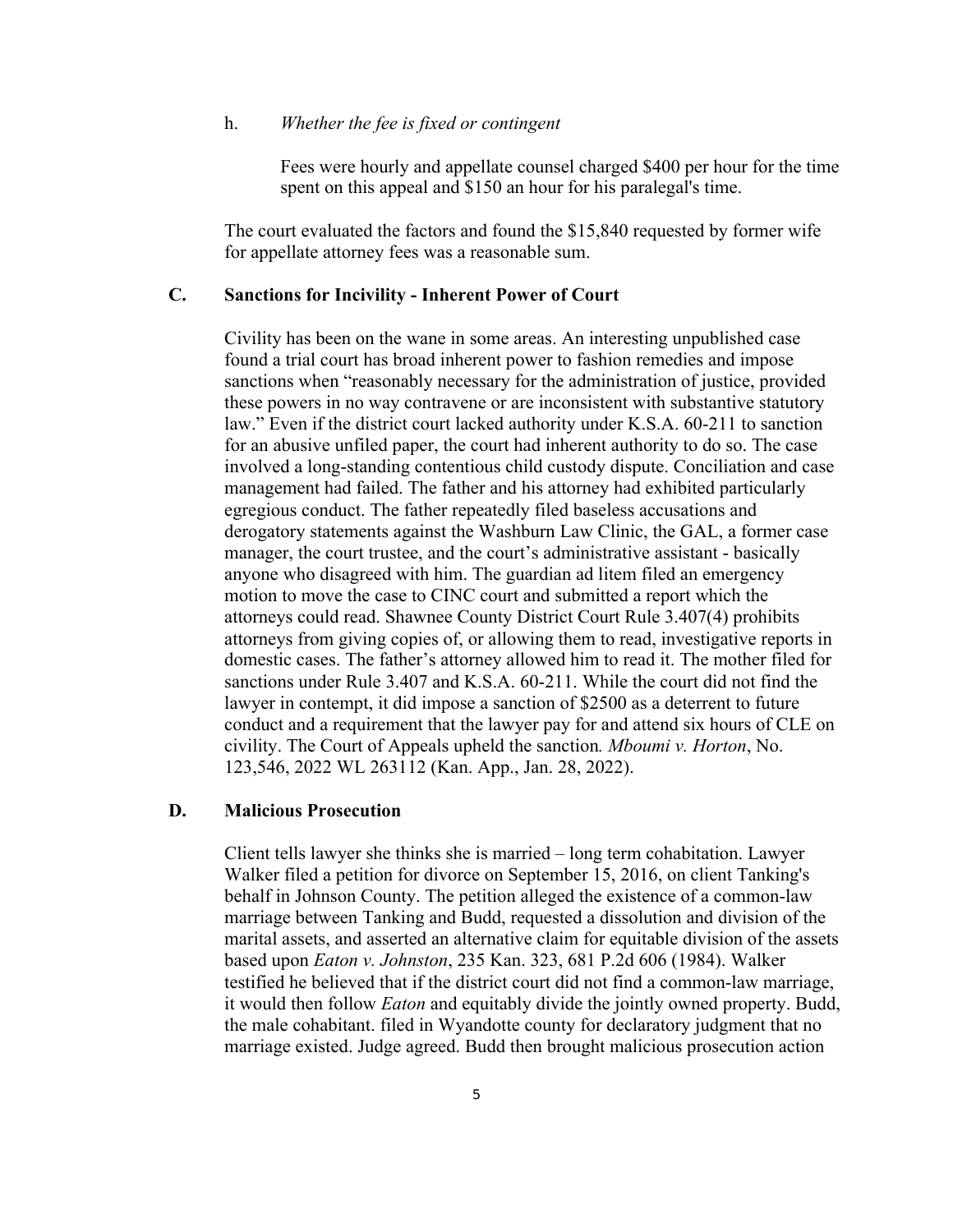against female cohabitant and her attorney, alleging that female cohabitant's claims in divorce action that there was a common law marriage between the parties were without probable cause and brought with malicious intent. Male and female cohabitants settled their claims, and attorney moved for summary judgment. Court denied. Jury found lawyer guilty and awarded compensatory and punitive damages. The Court of Appeals reversed. The Johnson County court deferred to no marriage decision but did award the female cohabitant a 20% interest in the house and the piano*. Budd v. Walker*, 60 Kan. App. 2d 189, 491 P.3d 1273 (2021).

## **II. Parentage Issues**

1. Kansas Parentage Act is the "oldest" version based on the 1973 Act. K.S.A. 23- 2202 et seq.

K.S.A. 23-2208 includes presumptions of parentage based on the traditional "presumption of legitimacy" based on marriage and attempted/void marriage, notorious recognition, and court order of parentage. Later additions were for genetic testing of 97% and voluntary acknowledgments of parentage. After *Obergefell v. Hodges*, 576 U.S. 644 (2015), same sex married couples have the same presumption of legitimacy. The U.S. Supreme Court required the same-sex spouse's name to be put on the child's birth certificate*. Pavan v. Smith*, 137 S. Ct. 2075 (2017).

2. Unmarried partners and parentage.

The Kansas Supreme Court found that a woman could bring an action to establish visitation with two children born of artificial insemination during a thirteen year same-sex partnership. The parties had co-parenting contracts and both acted as parents for several years. The Kansas Supreme Court found that the nonbiological partner was a presumed mother under K.S.A. 23-2208(a)(4). *Frazier v. Goudschaal*, 296 Kan. 730, 295 P.3d 542 (2013). The concurring opinion found that a gender neutral reading of the UPA presumptions could come to same result. Biles, J. concurring.

*See also In re Parentage of M.F*., 312 Kan. 322, 475 P.3d 642 (2020). Same-sex partners lived together from 2007 to approximately 2014. One became a mother through artificial insemination. After the couple separated, the non biological partner sought a judicial recognition of legal parentage under K.S.A. 23-  $2208(a)(4)$ . Both the district court and the court of appeals ruled that the partner had no parenting rights because she failed to meet the burden of proof established in *Frazier*. The Supreme Court reversed because the trial court had not applied the correct legal standard. Under *Frazier*, the court must analyze whether the individual became a parent and not whether they are a fit parent. Tests that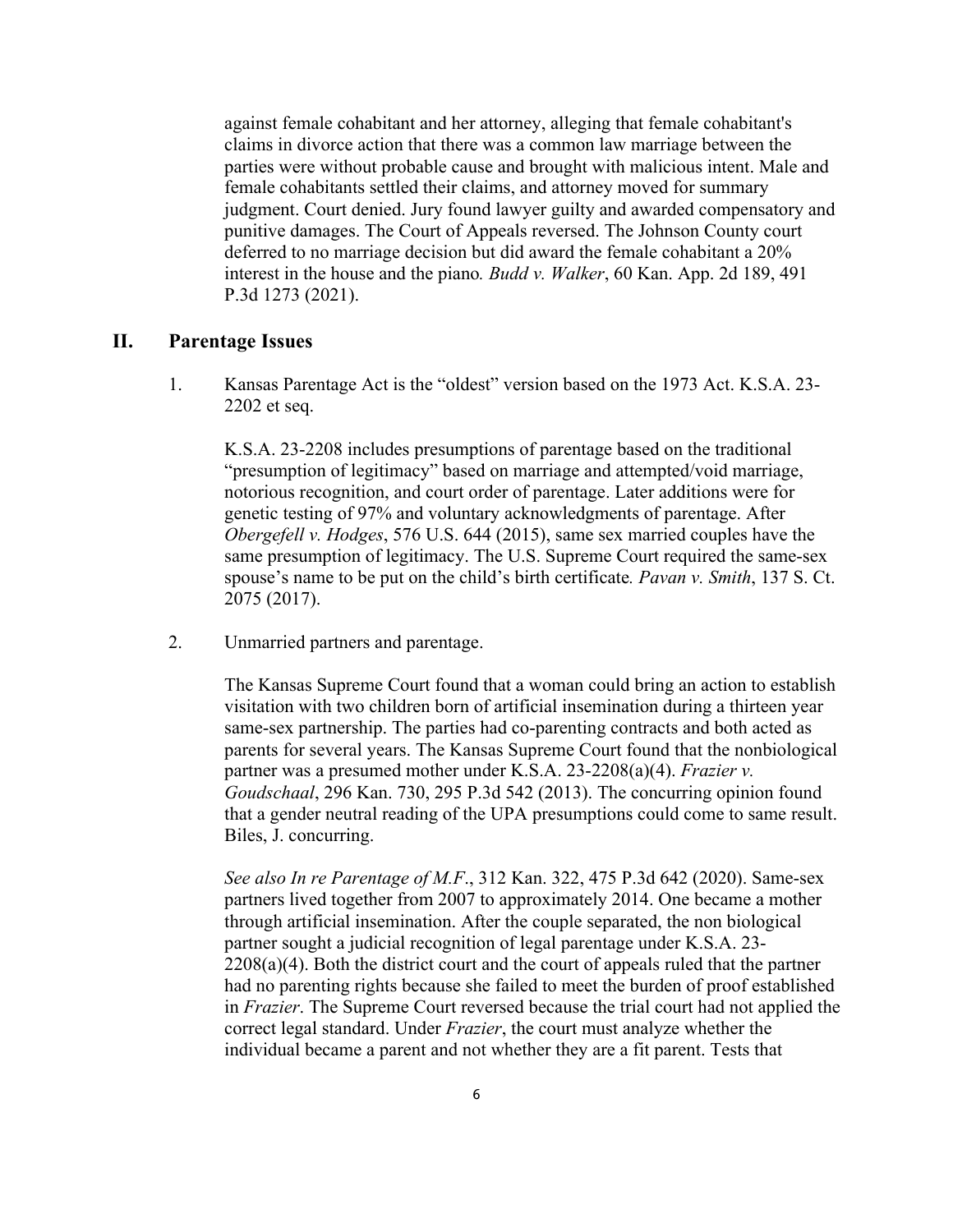measure an individual's parenting abilities are irrelevant. The same-sex partner of a woman who conceives through artificial insemination may establish a legal fiction of biological parentage by asserting the KPA presumption of maternity. A written or oral co-parenting agreement is not required to establish parentage, only proof that an individual "notoriously recognized" parentage and the duties arising from it. The evidence that is permitted to establish parentage through (a)(4) includes "evidence material and probative of it." A written parenting agreement is not essential. The biological mother must have "implicitly or explicitly consented to share parenting duties with the partner. On remand, the court should consider the party's intentions at the time of the child's birth because this is the "crystallization" which "configures the family."

In a companion case, same-sex partners had a serious relationship from 2012 to 2015. Nine months after one partner gave birth to twins, the couple separated, and the other partner filed a parentage petition through K.S.A. 23-2208(a)(4). The District Court had ruled that the partner had no parenting rights based on a parentage test from Wisconsin because the KPA was not "tailored to the situation" and required clear and convincing evidence. The Court of Appeals affirmed. The Kansas Supreme Court reversed in accordance with the guidelines set out by *In re M.F.* which established that the quality of parenting is not relevant to these cases. The birth mother also should not change their opinion regarding who is considered the child's legal parent as time progresses. *In re W.L.,* 312 Kan. 367, 475 P.3d 338 (2020).

3. Uniform Parentage Act (2017)

Kansas did not adopt the Uniform Parentage Act (2002) which added presumptions of maternity and paternity based on marriage and gestational surrogacy provisions. Kansas, however, is looking at the UPA (2017). The UPA (2017) reflects a transformative and unified scheme of parentage regulation. It frames parentage around five separate parentage classifications: acknowledged, adjudicated, alleged genetic, intended, and presumed. Six states have already enacted it: California, Connecticut, Maine, Rhode Island, Vermont, Washington. Several others have introduced it into their legislatures this year.

- a. Gender neutral language. It removes gendered divisions in establishing paternity versus maternity by using gender neutral language.
- b. It applies equally to same-sex couples.
- c. It recognizes parental relationships based on functional de facto relationships.

d. It precludes the creation of a parent-child relationship between a perpetrator of sexual assault and the child conceived through sexual assault.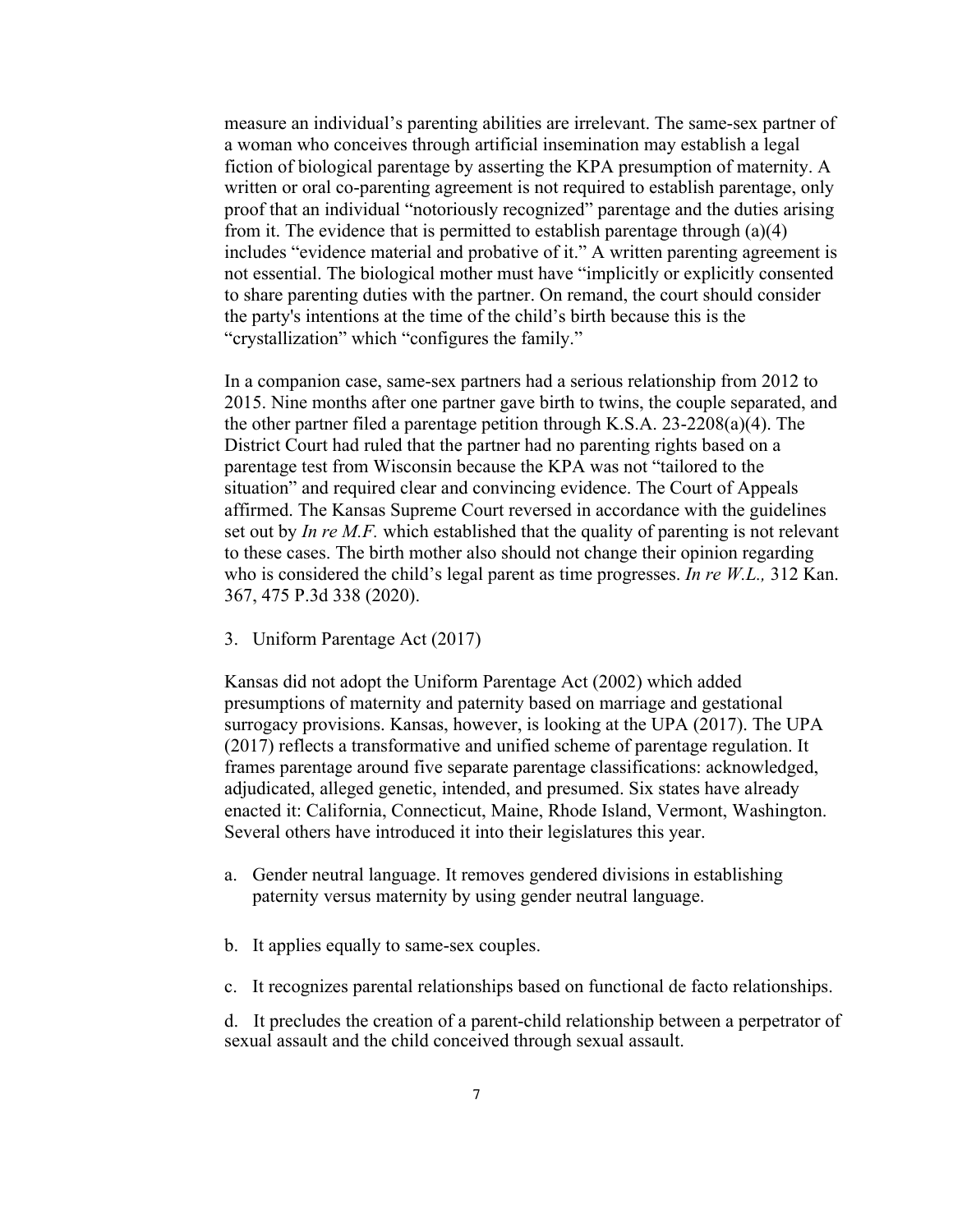e. It modernizes parentage laws in the context of surrogacy, gestational vs. traditional.

f. It adds a new article governing assisted reproductive technologies. This includes new children's rights to access information about their donors, requiring disclosure of non-identifying donor medical history. It also requires clinics and institutions to ask donors whether they would like their identifying information revealed at the age of majority.

## **III. CHILD SUPPORT - UNIFORM INTERSTATE FAMILY SUPPORT ACT**

### **A. Initial Jurisdiction**

To impose an obligation for child support, the court must have personal jurisdiction over the obligor. *Kulko v. Superior Court of California*, 436 U.S. 84 (1978). *See Tompkins v. Tompkins*, 597 S.W.3d 99 (Ark. Ct. App. 2020) (Arkansas court had personal jurisdiction over the father even though the child had lived in Germany with the mother for several years. The court had subject matter jurisdiction to establish a support order upon the mother's request, absent an existing order elsewhere).

1. Kansas Code of Civil Procedure and Long Arm Statute; K.S.A. 60-  $308(b)(1)(H)$ .

2. The Uniform Interstate Family Support Act (UIFSA) (1992) provides for establishing and enforcing support orders. In 1996, PRWORA, the welfare reform legislation, mandated states adopt UIFSA by 1998. All states did. In 2001, UIFSA was amended to add an expanded long arm. In 2008, UIFSA was amended to ratify the Hague Convention on International Recovery of Child Support and Other Forms of Family Maintenance.

Uniform Interstate Family Support Act § 201(a); K.S.A. 23-36,201(a) \* \* \*

(1) the individual is personally served  $***$  within this State;

(2) the individual submits to the jurisdiction of this State by consent, by entering a general appearance, or by filing a responsive document having the effect of waiving any contest to personal jurisdiction;

(3) the individual resided with the child in this State;

(4) the individual resided in this State and provided prenatal expenses or support for the child;

(5) the child resides in this State as a result of the acts or directives of the individual;

(6) the individual engaged in sexual intercourse in this State and the child may have been conceived by that act of intercourse;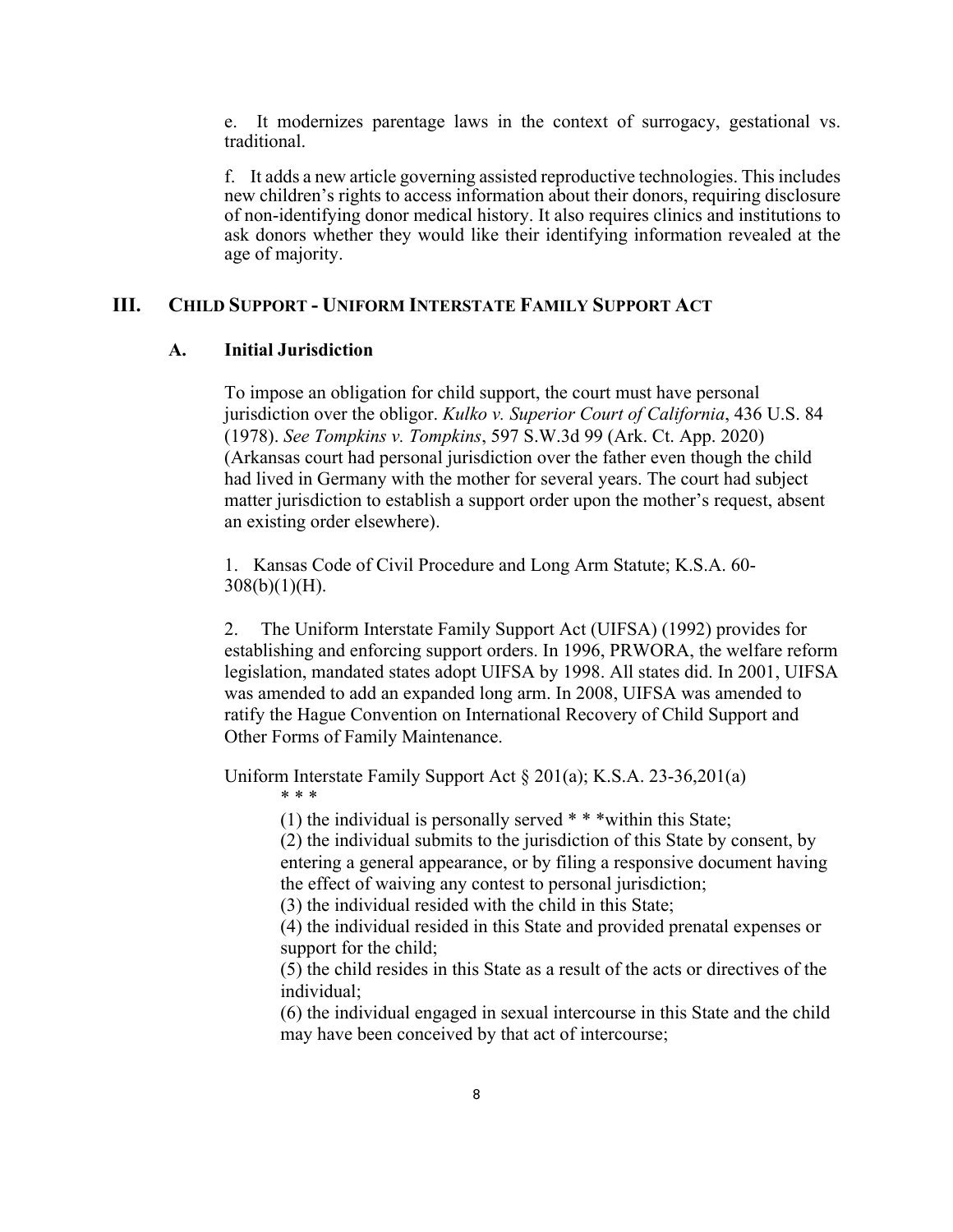- (7) [the individual asserted parentage in the [putative father registry]  $**$ ;
- or

(8)] there is any other basis consistent with the constitutions of this State and the United States for the exercise of personal jurisdiction.

#### **B. Continuing Exclusive Jurisdiction**

1. Decree state retains as long as one party there.

UIFSA uses the principle of continuing, exclusive jurisdiction. If the state properly had jurisdiction to issue the child support order and one party or the child continues to reside in the state, the decree state retains continuing exclusive jurisdiction. Even if the state is not the residence of the obligor, the parties can make a written consent to jurisdiction. UIFSA Section 205.

Where all parties lived in Kansas when the child support order was entered in 1991 and the mother and children continued to live in Kansas, Kansas retained exclusive continuing jurisdiction. Even though California where father was living entered a support order against him and he made some payments, the order was void. The parties did not consent in writing to the jurisdiction of the California court. The district court could not order income withholding or an award of arrearages of \$80,000 based on the void California order. *In re Henson*, 58 Kan. App. 2d 167, 464 P.3d 963 (2020). *See also Harvey v. Harvey*, 432 So. 3d 786 (La. Ct. App. 2020) (Louisiana court lacked jurisdiction under UIFSA to modify the Florida child support order where the mother and children were still in Florida).

2. All parties leave the state - play an "away game"

If all parties leave the decree state, the person seeking relief must go to the state in which the other party "resides." Alaska courts determined that the term "presently resides" in UCCJEA and UIFSA provisions governing exclusive, continuing jurisdiction should be interpreted consistently with "residency" under Alaska law. Father intended to return to Alaska at end of his military deployment so all of the parties' physical presence in South Carolina did not deprive the Alaska court of its exclusive, continuing jurisdiction. *Mouritsen v. Mouritsen,* 459 P.3d 476 (Alaska 2020).

#### **C. Interstate Enforcement - Registration of Support Order**

1. History

Interstate enforcement of child support has always been problematic. Prior to 1995, there were two acts - Uniform Reciprocal Enforcement of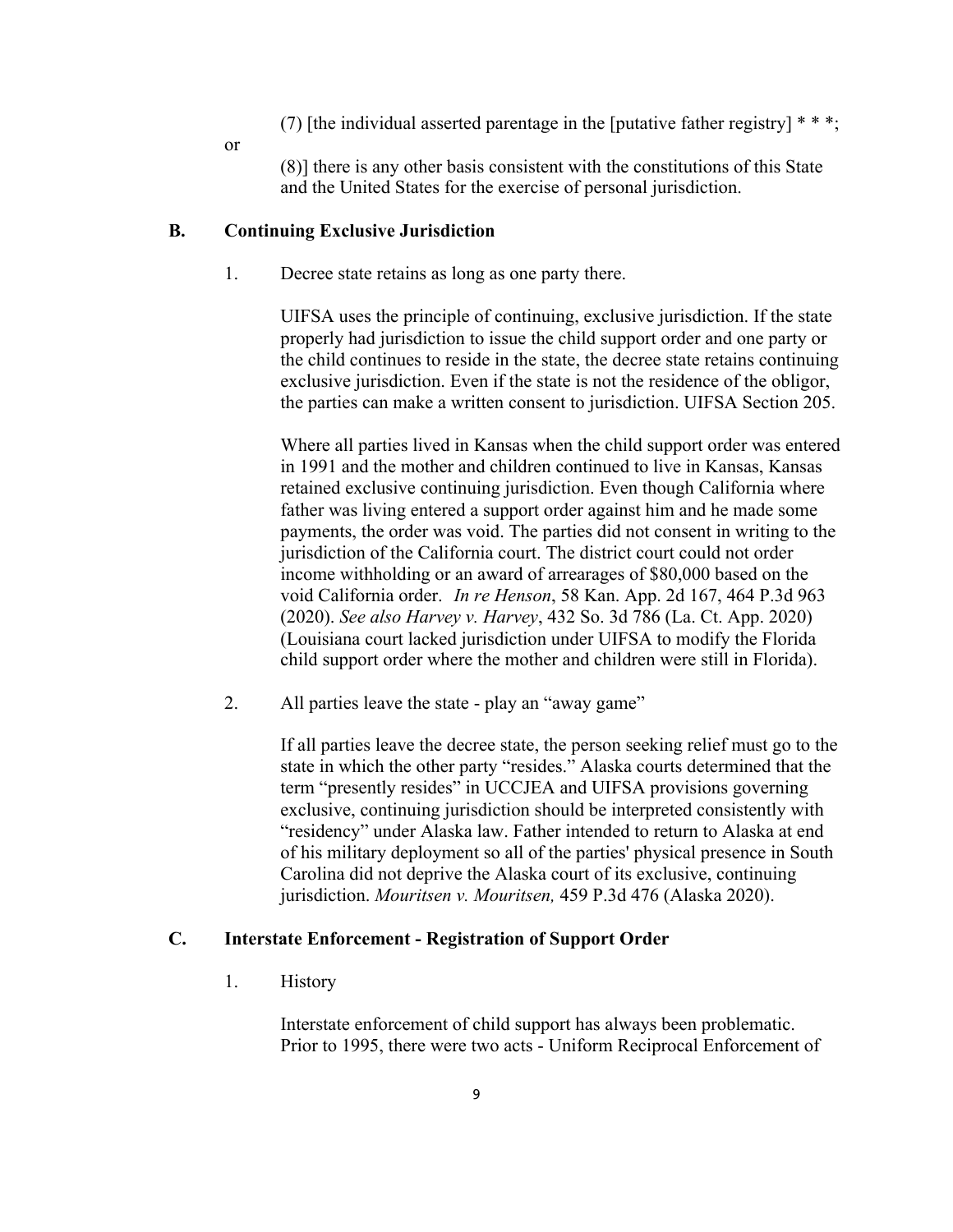Support Act (URESA) (1950) and Revised Act (RURESA) (1968), neither of which were particularly effective because of modification issues. The Uniform Law Commission replaced URESA and RURESA with the Uniform Interstate Family Support Act (UIFSA). It provides for a one court order procedure and allows for registration and enforcement in other states without modification of the order.

2. Registration of Other State Order - UCCJEA vs. UIFSA

UCCJEA and UIFSA are different in the registration requirements because custody and support issues are not the same. A mother properly registered a Florida child custody order in North Carolina, but it was found insufficient to register a foreign child support order. The Virginia father, as the non-registering party, was entitled to notice. The court rejected the "substantial compliance" argument because the petition in form and substance was a petition to register a foreign custody order. The mother did not follow UIFSA requirements. The North Carolina court summed it up:

. . . Mother's arguments overlook the essential differences in registration of foreign orders under the UCCJEA and UIFSA. For purposes of child custody, the focus is on the residence of the children, and personal jurisdiction over a parent is not required. . . For purposes of child support modification and enforcement, the focus is on the residence of the obligor, since the obligee who is seeking enforcement normally registers the order in the state of the obligor's residence so the court will have personal jurisdiction over the obligor. . . .

. . . Jurisdiction for modification of child support . . . is distinct from modification of custody under the federal Parental Kidnapping Prevention Act (PKPA), 42 U.S.C. § 1738A, and the Uniform Child Custody Jurisdiction and Enforcement Act (UCCJEA) §§ 201-202. These acts provide that the court of exclusive, continuing jurisdiction may "decline jurisdiction." *Declining jurisdiction, thereby creating a potential vacuum, is not authorized under UIFSA.* Once a controlling child-support order is established under UIFSA, at all times thereafter there is an existing order in effect to be enforced. Even if the issuing tribunal no longer has continuing, exclusive jurisdiction, its order remains fully enforceable until a tribunal with modification jurisdiction issues a new order in conformance with this article. [Emphasis added]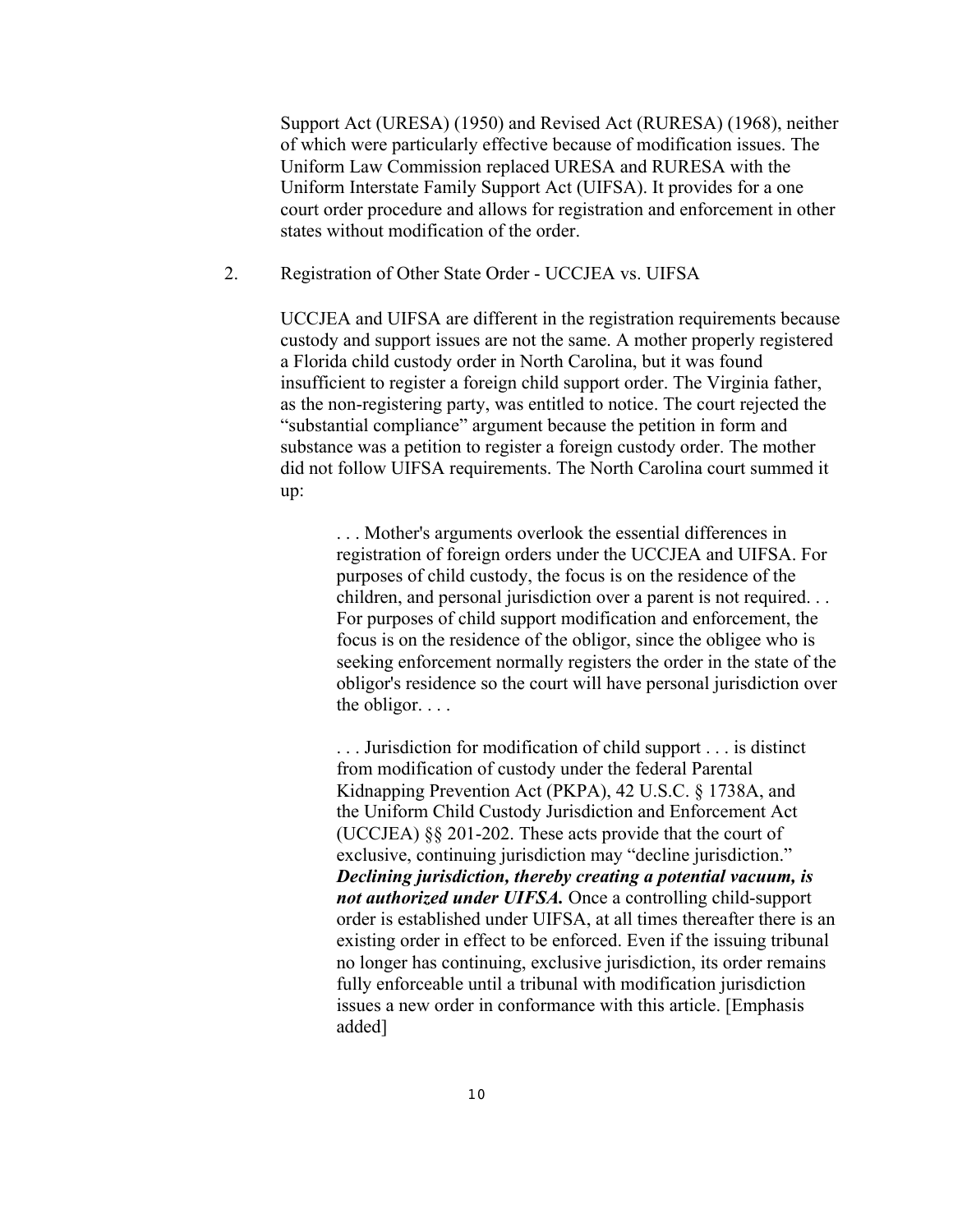UIFSA and UCCJEA seek a world in which there is but one order at a time for child support and custody and visitation. Both have similar restrictions on the ability of a tribunal to modify the existing order. The major difference between the two acts is that the basic jurisdictional nexus of each is founded on different considerations. UIFSA has its focus on the personal jurisdiction necessary to bind the obligor to payment of a child-support order. UCCJEA places its focus on the factual circumstances of the child, primarily the "home state" of the child; personal jurisdiction to bind a party to the custody decree is not required. An example of the disparate consequences of this difference is the fact that a return to the decree state does not reestablish continuing, exclusive jurisdiction under the UCCJEA. *See* UCCJEA § 202. Under similar facts UIFSA grants the issuing tribunal continuing, exclusive jurisdiction to modify its child-support order if, at the time the proceeding is filed, the issuing tribunal "is the residence" of one of the individual parties or the child. *See* Section 205.

The court upheld father's motion to dismiss the mother's registration under UIFSA. *Halterman v. Halterman*, 855 S.E.2d 812 (N.C. Ct. App. 2021).

2. Proper Registration is not subject matter jurisdiction

A Kansas case involved an unwed father who was a member of the Miami Heat who had a Florida child support order. The mother and child had moved to Kansas. When the father retired and moved out of Florida, he attempted to reduce his child support obligation by registering the Florida judgment in Wichita, Kansas, but a paralegal failed to attach the two certified copies of the support order. Even though the mother failed to contest the registration within 20 days, the court found that she could challenge the court's subject matter jurisdiction under UIFSA. The Court of Appeals upheld the trial court's decision that failure to file the certified copies meant the court lacked jurisdiction to modify the award*. Chalmers v. Burrough*, 472 P.3d 586 (Kan. Ct. App. 2020), rev'd 2021.

The Kansas Supreme Court reversed, agreeing with the dissenting judge. There is a difference between subject matter jurisdiction over a type or class of cases and judicial authority to adjudicate a specific legal dispute between specified parties. Registration alone is not enough to permit a court to modify an out-of-state support order. The party seeking modification of the order also must show: (1) the payor of the support, the recipient of the payments, and the child for whose benefit the support is due no longer reside in the state that issued the order; (2) he or she is not a